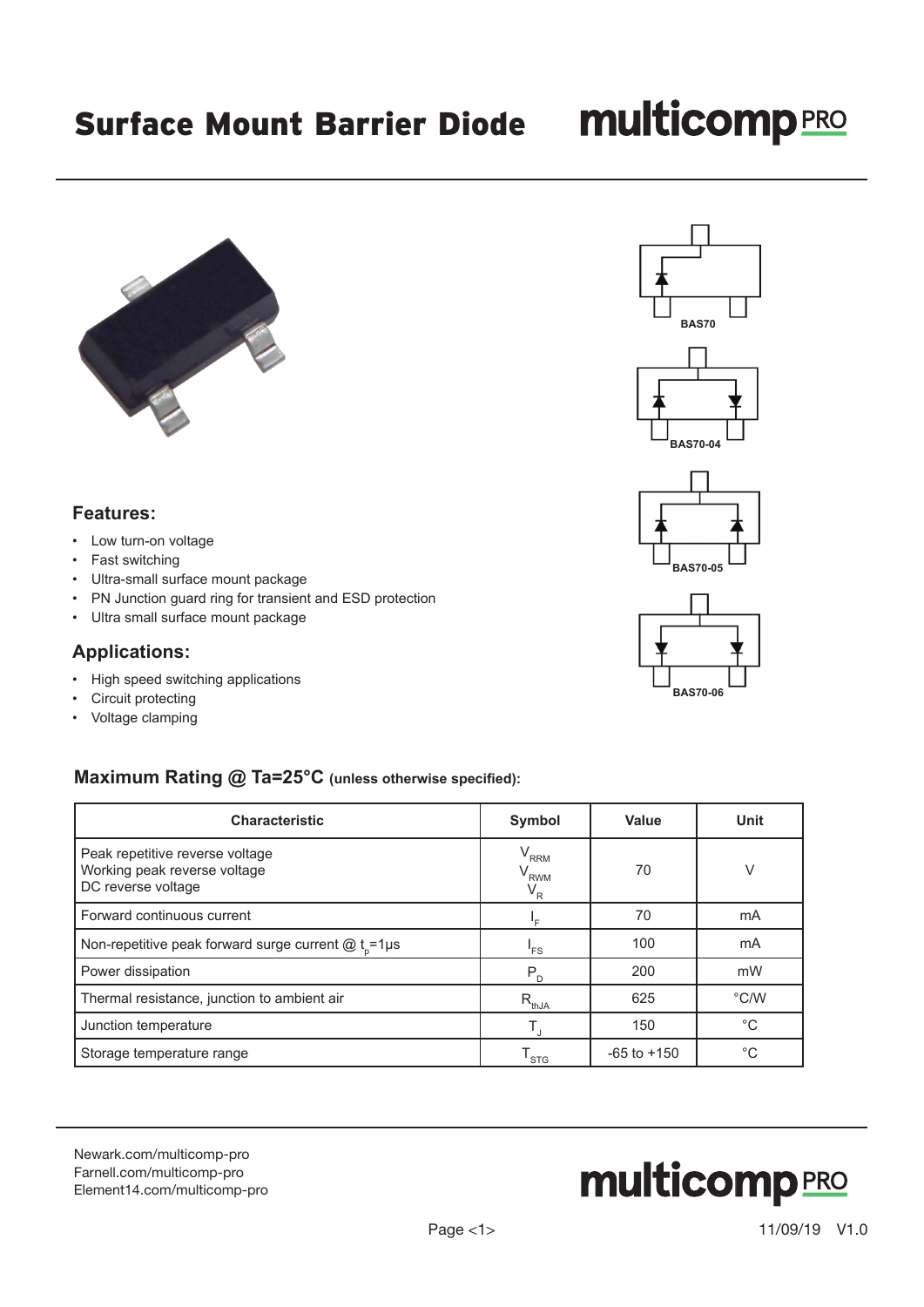| <b>Characteristic</b>     | Symbol                    | Min. | Max.         | <b>Unit</b> | <b>Test Condition</b>                                                               |
|---------------------------|---------------------------|------|--------------|-------------|-------------------------------------------------------------------------------------|
| Reverse breakdown voltage | (BR)R                     | 70   |              | V           | $I_{\rm p} = 10A$                                                                   |
| Forward voltage           | $V_F$                     |      | 410<br>1,000 | mV          | $t_{\rm p}$ <300µs, I <sub>F</sub> =1mA<br>$t_{\rm p}$ <300µs, I <sub>F</sub> =15mA |
| Reverse leakage current   | 'R                        |      | 100          | nA          | $t_{\rm p}$ <300µs, V <sub>R</sub> =50V                                             |
| Junction capacitance      | $\mathsf{C}_{\mathsf{J}}$ |      | 2            | рF          | $V_p = 0V$ , f=1MHz                                                                 |
| Reverse recovery time     | $t_{rr}$                  |      | 5            | ns          | $l_F = l_R = 10 \text{mA}$<br>$R_i = 100\Omega$                                     |

## **Electrical Characteristics @ Ta=25°C (unless otherwise specified):**

**Typical Characteristics @ Ta=25°C (unless otherwise specified):**





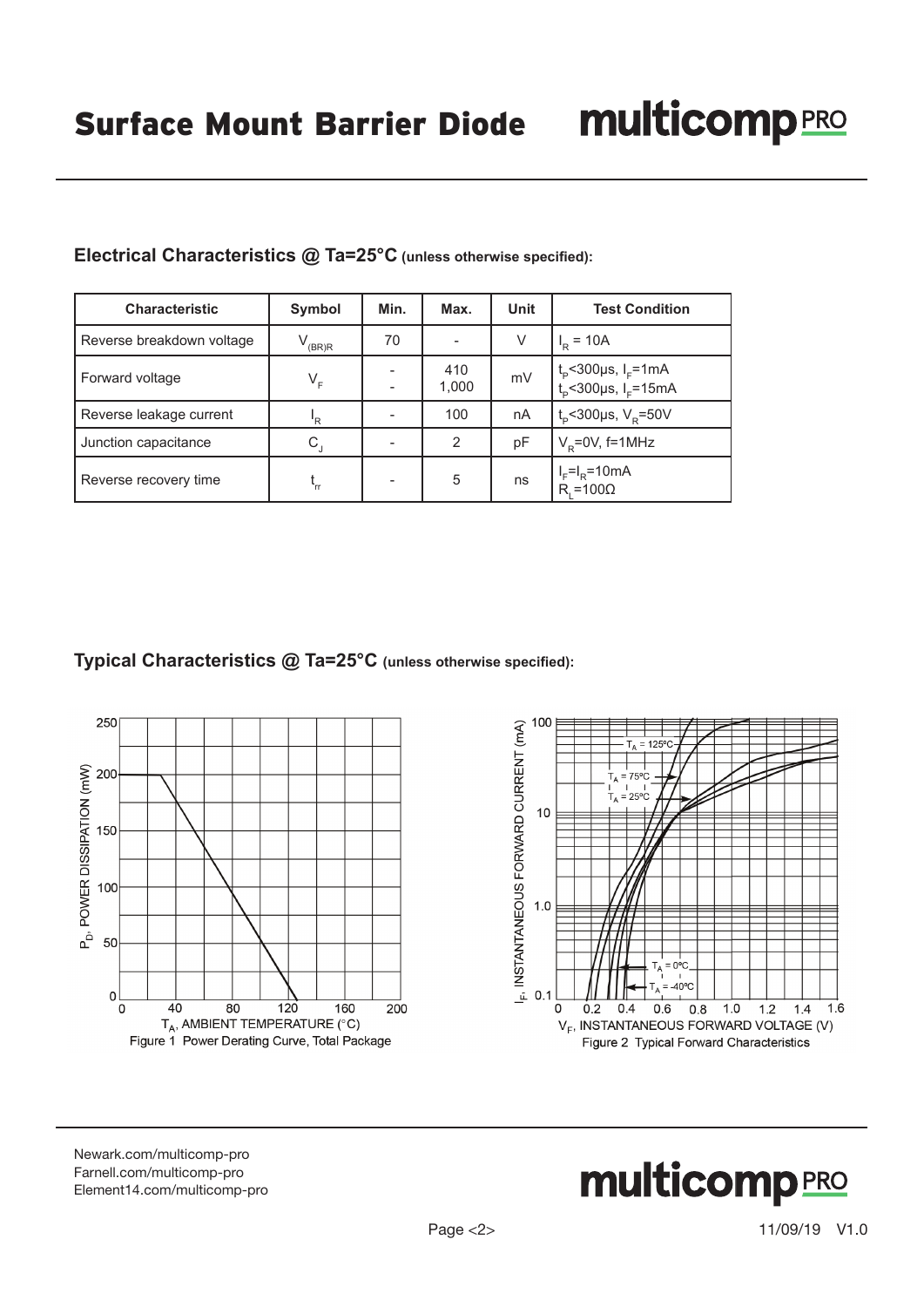## **multicomp**PRO

## **Typical Characteristics @ Ta=25°C (unless otherwise specified):**





## **Package Outline**

**Plastic Surface Mounted Package**



| <b>SOT-23</b> |             |      |  |  |  |
|---------------|-------------|------|--|--|--|
| Dim           | Min         | Max  |  |  |  |
| A             | 2.85        | 2.95 |  |  |  |
| B             | 1.25        | 1.35 |  |  |  |
| C             | 1 Typical   |      |  |  |  |
| D             | 0.37        | 0.43 |  |  |  |
| Е             | 0.35        | 0.48 |  |  |  |
| G             | 1.85        | 1.95 |  |  |  |
| Н             | 0.02        | 0.1  |  |  |  |
| J             | 0.1 Typical |      |  |  |  |
| Κ             | 2.35        | 2.45 |  |  |  |

Dimensions : Millimetres